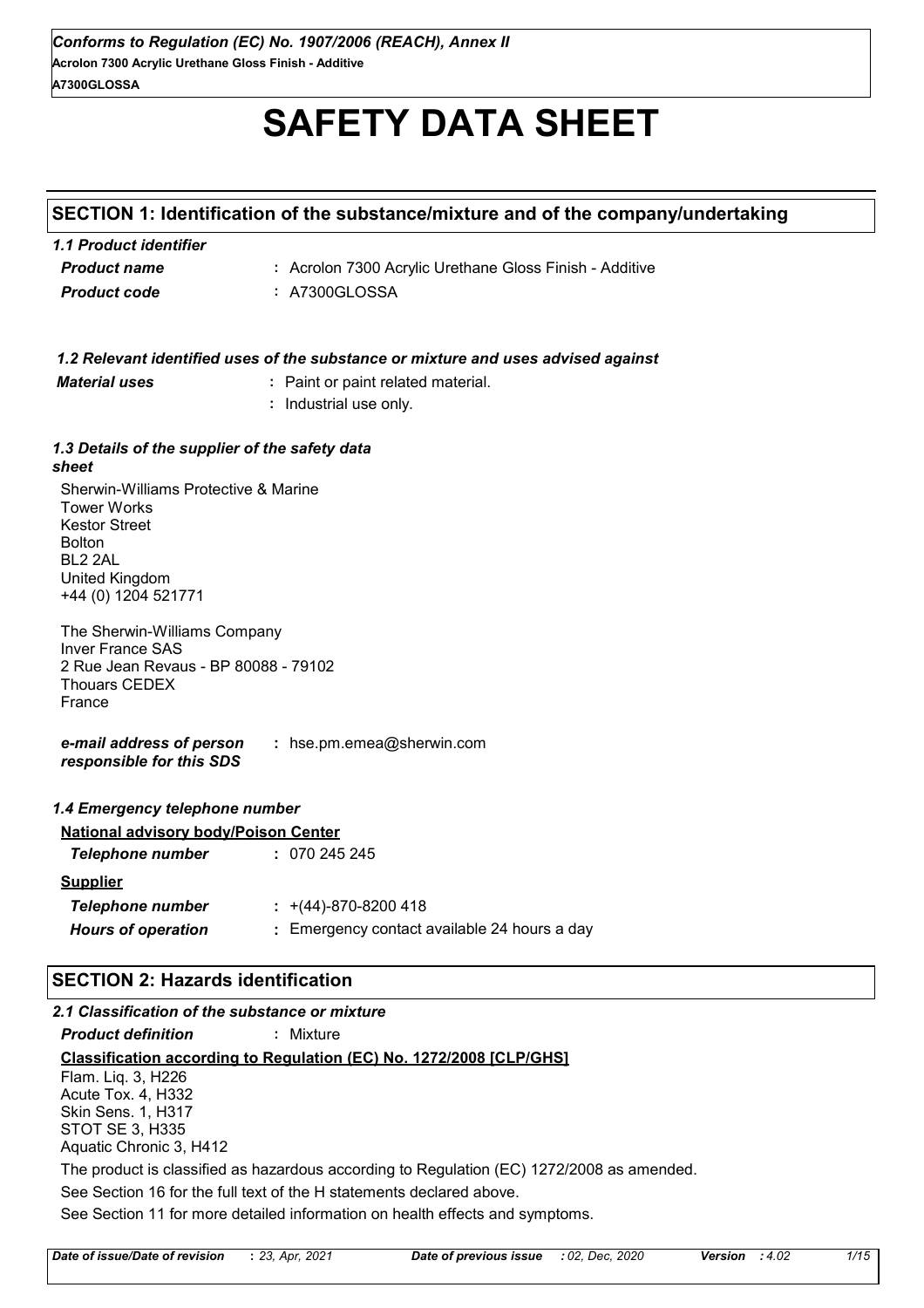**SECTION 2: Hazards identification**

# *2.2 Label elements*

*Hazard pictograms* **:**



| <b>Signal word</b>                                                                                                                                       | $:$ Warning                                                                                                                                                                             |
|----------------------------------------------------------------------------------------------------------------------------------------------------------|-----------------------------------------------------------------------------------------------------------------------------------------------------------------------------------------|
| <b>Hazard statements</b>                                                                                                                                 | Flammable liquid and vapor.<br>May cause an allergic skin reaction.<br>Harmful if inhaled.<br>May cause respiratory irritation.<br>Harmful to aquatic life with long lasting effects.   |
| <b>Precautionary statements</b>                                                                                                                          |                                                                                                                                                                                         |
| <b>Prevention</b>                                                                                                                                        | : Wear protective gloves. Keep away from heat, hot surfaces, sparks, open flames<br>and other ignition sources. No smoking. Avoid release to the environment. Avoid<br>breathing vapor. |
| Response                                                                                                                                                 | : IF INHALED: Call a POISON CENTER or doctor if you feel unwell. Take off<br>contaminated clothing and wash it before reuse.                                                            |
| <b>Storage</b>                                                                                                                                           | : Not applicable.                                                                                                                                                                       |
| <b>Disposal</b>                                                                                                                                          | : Not applicable.                                                                                                                                                                       |
| <b>Hazardous ingredients</b>                                                                                                                             | Hexamethylene Diisocyanate Polymer<br>Hexamethylene Diisocyanate (max.)                                                                                                                 |
| <b>Supplemental label</b><br>elements                                                                                                                    | Contains isocyanates. May produce an allergic reaction. FOR INDUSTRIAL USE<br><b>ONLY</b>                                                                                               |
| <b>Annex XVII - Restrictions</b><br>on the manufacture,<br>placing on the market and<br>use of certain dangerous<br>substances, mixtures and<br>articles | : Not applicable.                                                                                                                                                                       |
| <b>Special packaging requirements</b>                                                                                                                    |                                                                                                                                                                                         |
| Not applicable.                                                                                                                                          |                                                                                                                                                                                         |
|                                                                                                                                                          |                                                                                                                                                                                         |

*2.3 Other hazards*

: None known. This mixture does not contain any substances that are assessed to be a PBT or a vPvB.

*Other hazards which do* **:** *not result in classification*

# **SECTION 3: Composition/information on ingredients**

| 3.2 Mixture |  |
|-------------|--|
|-------------|--|

| <b>Product/ingredient</b><br>name | <b>Identifiers</b>                | %                      | <b>Regulation (EC) No. 1272/2008 [CLP]</b> | Type  |
|-----------------------------------|-----------------------------------|------------------------|--------------------------------------------|-------|
| Hexamethylene                     | IREACH #:                         | ≥75 - ≤90              | Acute Tox. 4, H332                         | $[1]$ |
| Diisocyanate Polymer              | 101-2119485796-17                 |                        | Skin Sens. 1, H317                         |       |
|                                   | IEC: 500-060-2<br>CAS: 28182-81-2 |                        | STOT SE 3, H335                            |       |
| Solvent naphtha                   | IREACH #:                         | ~10                    | Flam. Liq. 3, H226                         | $[1]$ |
| (petroleum), light arom.          | 01-2119455851-35                  |                        | <b>STOT SE 3, H335</b>                     |       |
|                                   | ICAS: 64742-95-6                  |                        | STOT SE 3, H336                            |       |
|                                   | Index: 649-356-00-4               |                        | Asp. Tox. 1, H304                          |       |
|                                   |                                   |                        | Aquatic Chronic 2, H411                    |       |
| Date of issue/Date of revision    | : 23, Apr, 2021                   | Date of previous issue | : 02, Dec. 2020<br><b>Version</b><br>:4.02 | 2/15  |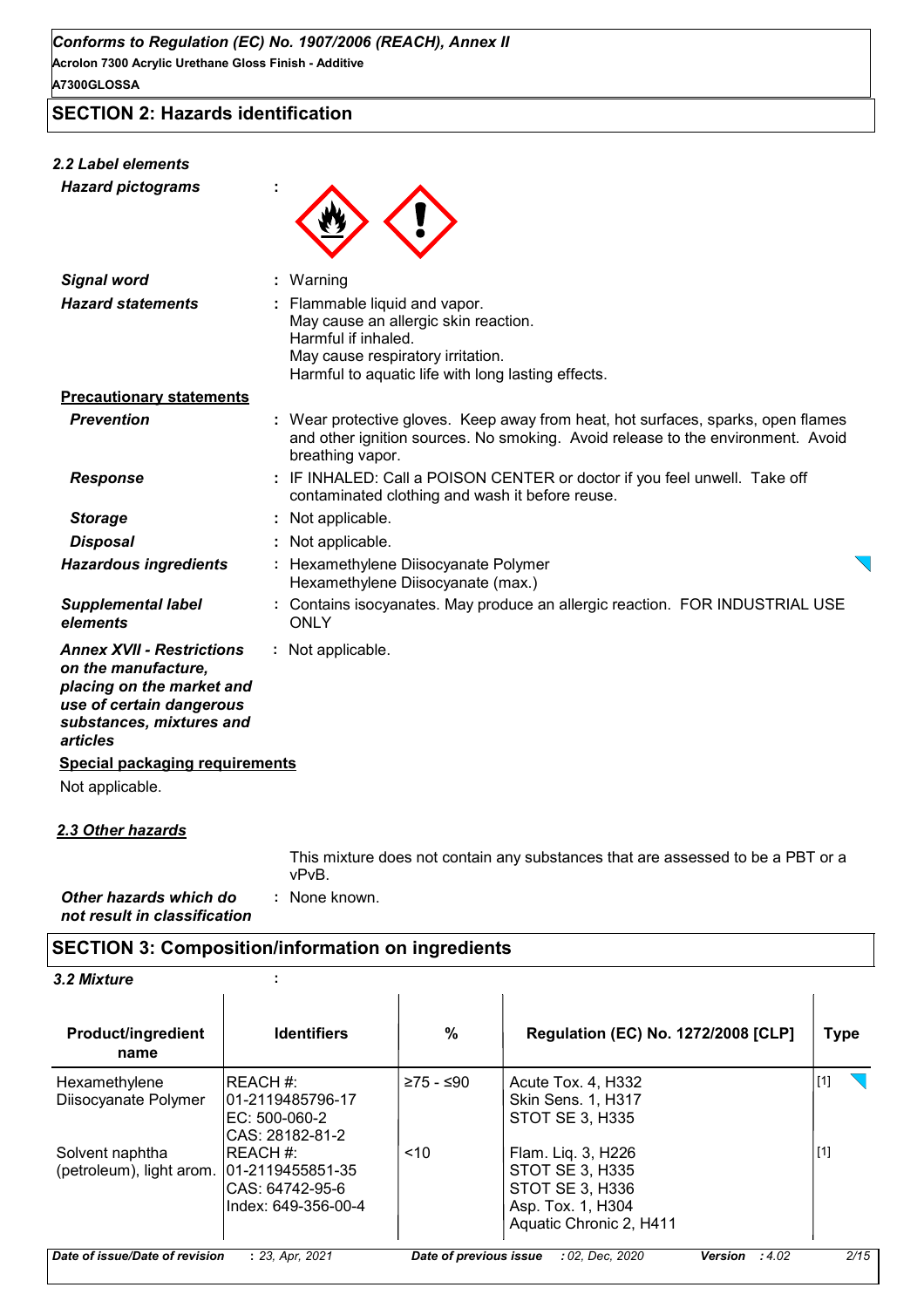**Acrolon 7300 Acrylic Urethane Gloss Finish - Additive A7300GLOSSA**

# **SECTION 3: Composition/information on ingredients**

|                     |                                                   |      | See Section 16 for the full text of the H<br>statements declared above. |         |
|---------------------|---------------------------------------------------|------|-------------------------------------------------------------------------|---------|
|                     | Index: 615-011-00-1                               |      | Resp. Sens. 1, H334<br>Skin Sens. 1, H317<br>STOT SE 3. H335            |         |
|                     | IEC: 212-485-8<br>CAS: 822-06-0                   |      | <b>Skin Irrit. 2. H315</b><br>Eye Irrit. 2, H319                        |         |
| Diisocyanate (max.) | l01-2119457571-37                                 |      | Acute Tox. 1, H330                                                      |         |
| Hexamethylene       | CAS: 123-86-4<br>Index: 607-025-00-1<br>IREACH #: | ≤0.3 | Acute Tox. 4, H302                                                      | [1] [2] |
|                     | l01-2119485493-29<br>$EC: 204-658-1$              |      | STOT SE 3. H336<br>EUH066                                               |         |
| n-Butyl Acetate     | IREACH #:                                         | < 10 | <b>EUH066</b><br>Flam. Lig. 3, H226                                     | [1] [2] |

There are no additional ingredients present which, within the current knowledge of the supplier and in the concentrations applicable, are classified as hazardous to health or the environment, are PBTs or vPvBs or have been assigned a workplace exposure limit and hence require reporting in this section.

#### **Type**

[1] Substance classified with a health or environmental hazard

[2] Substance with a workplace exposure limit

[3] Substance meets the criteria for PBT according to Regulation (EC) No. 1907/2006, Annex XIII

[4] Substance meets the criteria for vPvB according to Regulation (EC) No. 1907/2006, Annex XIII

[5] Substance of equivalent concern

[6] Additional disclosure due to company policy

Occupational exposure limits, if available, are listed in Section 8.

# **SECTION 4: First aid measures**

#### *4.1 Description of first aid measures*

| General                           | : In all cases of doubt, or when symptoms persist, seek medical attention. Never give<br>anything by mouth to an unconscious person. If unconscious, place in recovery<br>position and seek medical advice.                                                                                                                                                                                                     |
|-----------------------------------|-----------------------------------------------------------------------------------------------------------------------------------------------------------------------------------------------------------------------------------------------------------------------------------------------------------------------------------------------------------------------------------------------------------------|
| Eye contact                       | : Remove contact lenses, irrigate copiously with clean, fresh water, holding the<br>eyelids apart for at least 10 minutes and seek immediate medical advice.                                                                                                                                                                                                                                                    |
| <i><b>Inhalation</b></i>          | : Remove to fresh air. Keep person warm and at rest. If not breathing, if breathing is<br>irregular or if respiratory arrest occurs, provide artificial respiration or oxygen by<br>trained personnel.                                                                                                                                                                                                          |
| <b>Skin contact</b>               | : Remove contaminated clothing and shoes. Wash skin thoroughly with soap and<br>water or use recognized skin cleanser. Do NOT use solvents or thinners.                                                                                                                                                                                                                                                         |
| <b>Ingestion</b>                  | : If swallowed, seek medical advice immediately and show this container or label.<br>Keep person warm and at rest. Do NOT induce vomiting.                                                                                                                                                                                                                                                                      |
| <b>Protection of first-aiders</b> | : No action shall be taken involving any personal risk or without suitable training. If it<br>is suspected that fumes are still present, the rescuer should wear an appropriate<br>mask or self-contained breathing apparatus. It may be dangerous to the person<br>providing aid to give mouth-to-mouth resuscitation. Wash contaminated clothing<br>thoroughly with water before removing it, or wear gloves. |

#### *4.2 Most important symptoms and effects, both acute and delayed*

There are no data available on the mixture itself. Procedure used to derive the classification according to Regulation (EC) No. 1272/2008 [CLP/GHS]. See Sections 2 and 3 for details.

Exposure to component solvent vapor concentrations in excess of the stated occupational exposure limit may result in adverse health effects such as mucous membrane and respiratory system irritation and adverse effects on the kidneys, liver and central nervous system. Symptoms and signs include headache, dizziness, fatigue, muscular weakness, drowsiness and, in extreme cases, loss of consciousness.

Solvents may cause some of the above effects by absorption through the skin. Repeated or prolonged contact with the mixture may cause removal of natural fat from the skin, resulting in non-allergic contact dermatitis and absorption through the skin.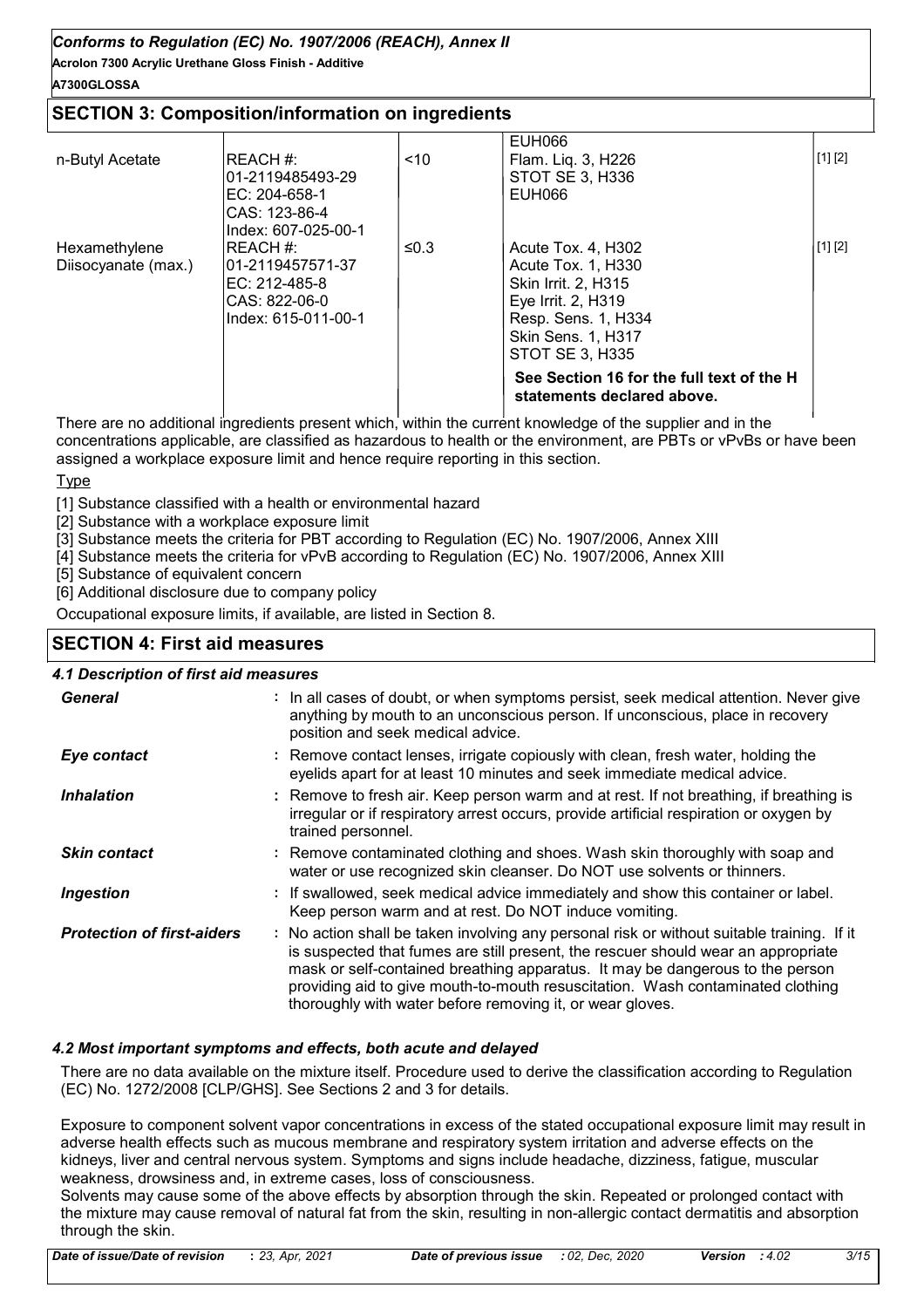**Acrolon 7300 Acrylic Urethane Gloss Finish - Additive**

# **A7300GLOSSA**

## **SECTION 4: First aid measures**

If splashed in the eyes, the liquid may cause irritation and reversible damage.

Ingestion may cause nausea, diarrhea and vomiting.

This takes into account, where known, delayed and immediate effects and also chronic effects of components from short-term and long-term exposure by oral, inhalation and dermal routes of exposure and eye contact.

Contains Hexamethylene diisocyanate, oligomers, hexamethylene-di-isocyanate. May produce an allergic reaction.

#### *4.3 Indication of any immediate medical attention and special treatment needed*

| <b>Notes to physician</b>  | : In case of inhalation of decomposition products in a fire, symptoms may be delayed.<br>The exposed person may need to be kept under medical surveillance for 48 hours. |
|----------------------------|--------------------------------------------------------------------------------------------------------------------------------------------------------------------------|
| <b>Specific treatments</b> | : No specific treatment.                                                                                                                                                 |

See toxicological information (Section 11)

| <b>SECTION 5: Firefighting measures</b>                  |                                                                                                                                                  |  |
|----------------------------------------------------------|--------------------------------------------------------------------------------------------------------------------------------------------------|--|
| 5.1 Extinguishing media                                  |                                                                                                                                                  |  |
| <b>Suitable extinguishing</b><br>media                   | : Recommended: alcohol-resistant foam, carbon dioxide, powders.                                                                                  |  |
| <b>Unsuitable extinguishing</b><br>media                 | : Do not use water jet.                                                                                                                          |  |
|                                                          | 5.2 Special hazards arising from the substance or mixture                                                                                        |  |
| <b>Hazards from the</b><br>substance or mixture          | : Fire will produce dense black smoke. Exposure to decomposition products may<br>cause a health hazard.                                          |  |
| <b>Hazardous combustion</b><br>products                  | : Decomposition products may include the following materials: carbon monoxide,<br>carbon dioxide, smoke, oxides of nitrogen.                     |  |
| 5.3 Advice for firefighters                              |                                                                                                                                                  |  |
| <b>Special protective actions</b><br>for fire-fighters   | : Cool closed containers exposed to fire with water. Do not release runoff from fire to<br>drains or watercourses.                               |  |
| <b>Special protective</b><br>equipment for fire-fighters | : Fire-fighters should wear positive pressure self-contained breathing apparatus<br>(SCBA) and full turnout gear.                                |  |
| <b>SECTION 6: Accidental release measures</b>            |                                                                                                                                                  |  |
|                                                          | 6.1 Personal precautions, protective equipment and emergency procedures                                                                          |  |
| For non-emergency<br>personnel                           | : Exclude sources of ignition and ventilate the area. Avoid breathing vapor or mist.<br>Refer to protective measures listed in sections 7 and 8. |  |
|                                                          | Keen unnecessary and unnrotected nersonnel from entering                                                                                         |  |

| For emergency responders         | <u>theop annocessary and amprotected personnel from entering.</u><br>If specialized clothing is required to deal with the spillage, take note of any<br>information in Section 8 on suitable and unsuitable materials. See also the<br>information in "For non-emergency personnel". |
|----------------------------------|--------------------------------------------------------------------------------------------------------------------------------------------------------------------------------------------------------------------------------------------------------------------------------------|
| 6.2 Environmental<br>precautions | : Do not allow to enter drains or watercourses. If the product contaminates lakes,<br>rivers, or sewers, inform the appropriate authorities in accordance with local<br>regulations.                                                                                                 |

| 6.3 Methods and materials | : Contain and collect spillage with non-combustible, absorbent material e.g. sand,                           |
|---------------------------|--------------------------------------------------------------------------------------------------------------|
| for containment and       | earth, vermiculite or diatomaceous earth and place in container for disposal                                 |
| cleaning up               | according to local regulations (see Section 13). Preferably clean with a detergent.<br>Avoid using solvents. |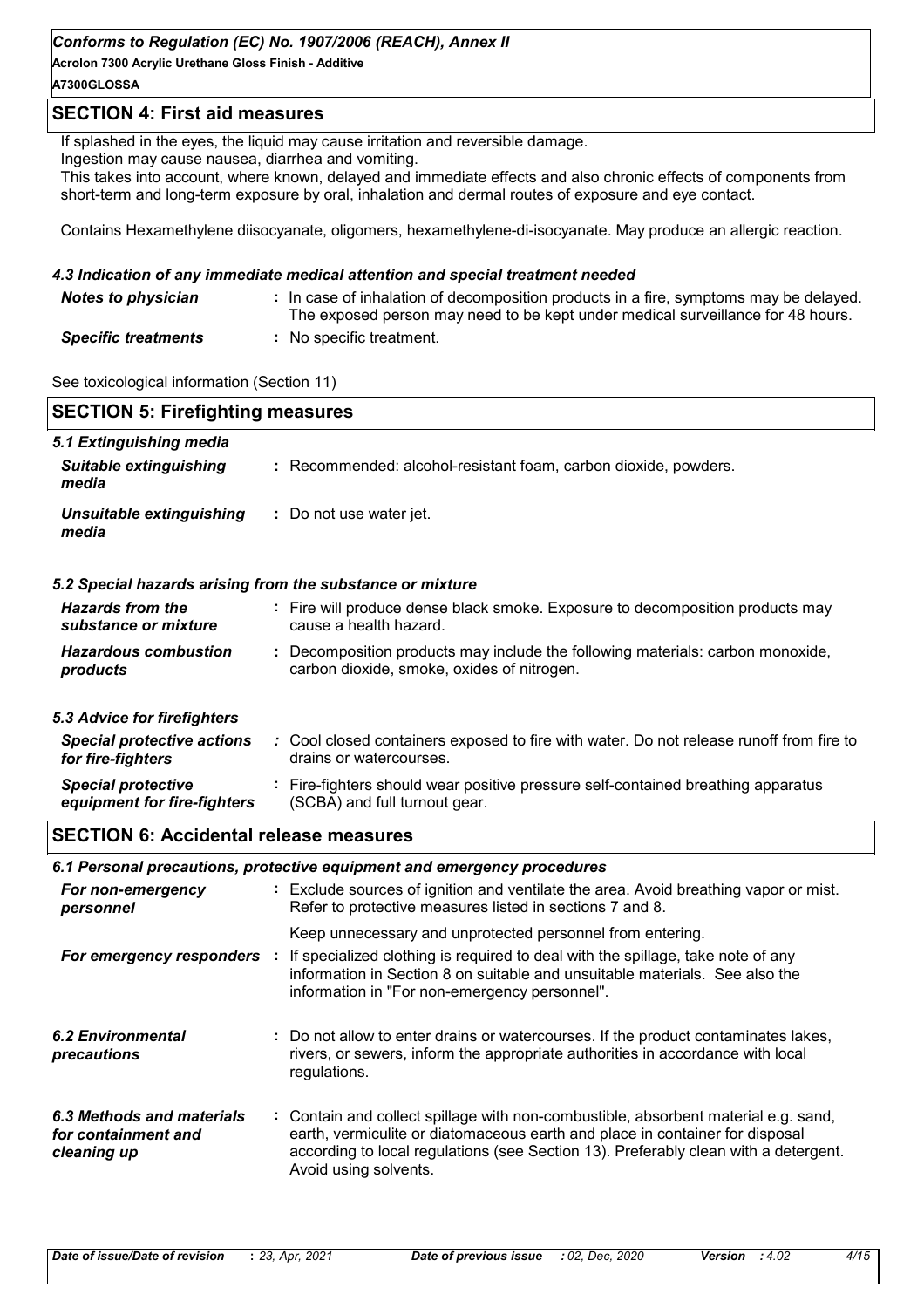**Acrolon 7300 Acrylic Urethane Gloss Finish - Additive A7300GLOSSA**

| <b>SECTION 6: Accidental release measures</b> |                                                                                                                                                                                                 |  |
|-----------------------------------------------|-------------------------------------------------------------------------------------------------------------------------------------------------------------------------------------------------|--|
| <b>6.4 Reference to other</b><br>sections     | : See Section 1 for emergency contact information.<br>See Section 8 for information on appropriate personal protective equipment.<br>See Section 13 for additional waste treatment information. |  |

# **SECTION 7: Handling and storage**

The information in this section contains generic advice and guidance. The list of Identified Uses in Section 1 should be consulted for any available use-specific information provided in the Exposure Scenario(s).

| <b>7.1 Precautions for safe</b><br>handling                            | : Prevent the creation of flammable or explosive concentrations of vapors in air and<br>avoid vapor concentrations higher than the occupational exposure limits.<br>In addition, the product should only be used in areas from which all naked lights and<br>other sources of ignition have been excluded. Electrical equipment should be<br>protected to the appropriate standard.<br>Mixture may charge electrostatically: always use earthing leads when transferring<br>from one container to another.<br>Operators should wear antistatic footwear and clothing and floors should be of the<br>conducting type.<br>Keep away from heat, sparks and flame. No sparking tools should be used.<br>Avoid contact with skin and eyes. Avoid the inhalation of dust, particulates, spray or<br>mist arising from the application of this mixture. Avoid inhalation of dust from<br>sanding.<br>Eating, drinking and smoking should be prohibited in areas where this material is<br>handled, stored and processed.<br>Put on appropriate personal protective equipment (see Section 8).<br>Never use pressure to empty. Container is not a pressure vessel.<br>Always keep in containers made from the same material as the original one.<br>Comply with the health and safety at work laws.<br>Do not allow to enter drains or watercourses.<br>Information on fire and explosion protection<br>Vapors are heavier than air and may spread along floors. Vapors may form<br>explosive mixtures with air.<br>When operators, whether spraying or not, have to work inside the spray booth,<br>ventilation is unlikely to be sufficient to control particulates and solvent vapors in all<br>cases. In such circumstances, they should wear a compressed-air-fed respirator<br>during the spraying process and until the particulate and solvent vapor<br>concentrations have fallen below the exposure limits. |
|------------------------------------------------------------------------|---------------------------------------------------------------------------------------------------------------------------------------------------------------------------------------------------------------------------------------------------------------------------------------------------------------------------------------------------------------------------------------------------------------------------------------------------------------------------------------------------------------------------------------------------------------------------------------------------------------------------------------------------------------------------------------------------------------------------------------------------------------------------------------------------------------------------------------------------------------------------------------------------------------------------------------------------------------------------------------------------------------------------------------------------------------------------------------------------------------------------------------------------------------------------------------------------------------------------------------------------------------------------------------------------------------------------------------------------------------------------------------------------------------------------------------------------------------------------------------------------------------------------------------------------------------------------------------------------------------------------------------------------------------------------------------------------------------------------------------------------------------------------------------------------------------------------------------------------------------------------------------------------------------|
| 7.2 Conditions for safe<br>storage, including any<br>incompatibilities | : Store in accordance with local regulations.<br>Notes on joint storage<br>Keep away from: oxidizing agents, strong alkalis, strong acids.<br>Additional information on storage conditions<br>Observe label precautions. Store in a dry, cool and well-ventilated area. Keep away<br>from heat and direct sunlight. Keep away from sources of ignition. No smoking.<br>Prevent unauthorized access. Containers that have been opened must be carefully<br>resealed and kept upright to prevent leakage.<br>Contaminated absorbent material may pose the same hazard as the spilled product.                                                                                                                                                                                                                                                                                                                                                                                                                                                                                                                                                                                                                                                                                                                                                                                                                                                                                                                                                                                                                                                                                                                                                                                                                                                                                                                   |
| 7.3 Specific end use(s)                                                |                                                                                                                                                                                                                                                                                                                                                                                                                                                                                                                                                                                                                                                                                                                                                                                                                                                                                                                                                                                                                                                                                                                                                                                                                                                                                                                                                                                                                                                                                                                                                                                                                                                                                                                                                                                                                                                                                                               |
| <b>Recommendations</b>                                                 | Not available.                                                                                                                                                                                                                                                                                                                                                                                                                                                                                                                                                                                                                                                                                                                                                                                                                                                                                                                                                                                                                                                                                                                                                                                                                                                                                                                                                                                                                                                                                                                                                                                                                                                                                                                                                                                                                                                                                                |
| <b>Industrial sector specific</b><br>solutions                         | : Not available.                                                                                                                                                                                                                                                                                                                                                                                                                                                                                                                                                                                                                                                                                                                                                                                                                                                                                                                                                                                                                                                                                                                                                                                                                                                                                                                                                                                                                                                                                                                                                                                                                                                                                                                                                                                                                                                                                              |

Good housekeeping standards, regular safe removal of waste materials and regular maintenance of spray booth filters will minimise the risks of spontaneous combustion and other fire hazards.

*Before use of this material please refer to the Exposure Scenario(s) if attached for the specific end use, control measures and additional PPE considerations.*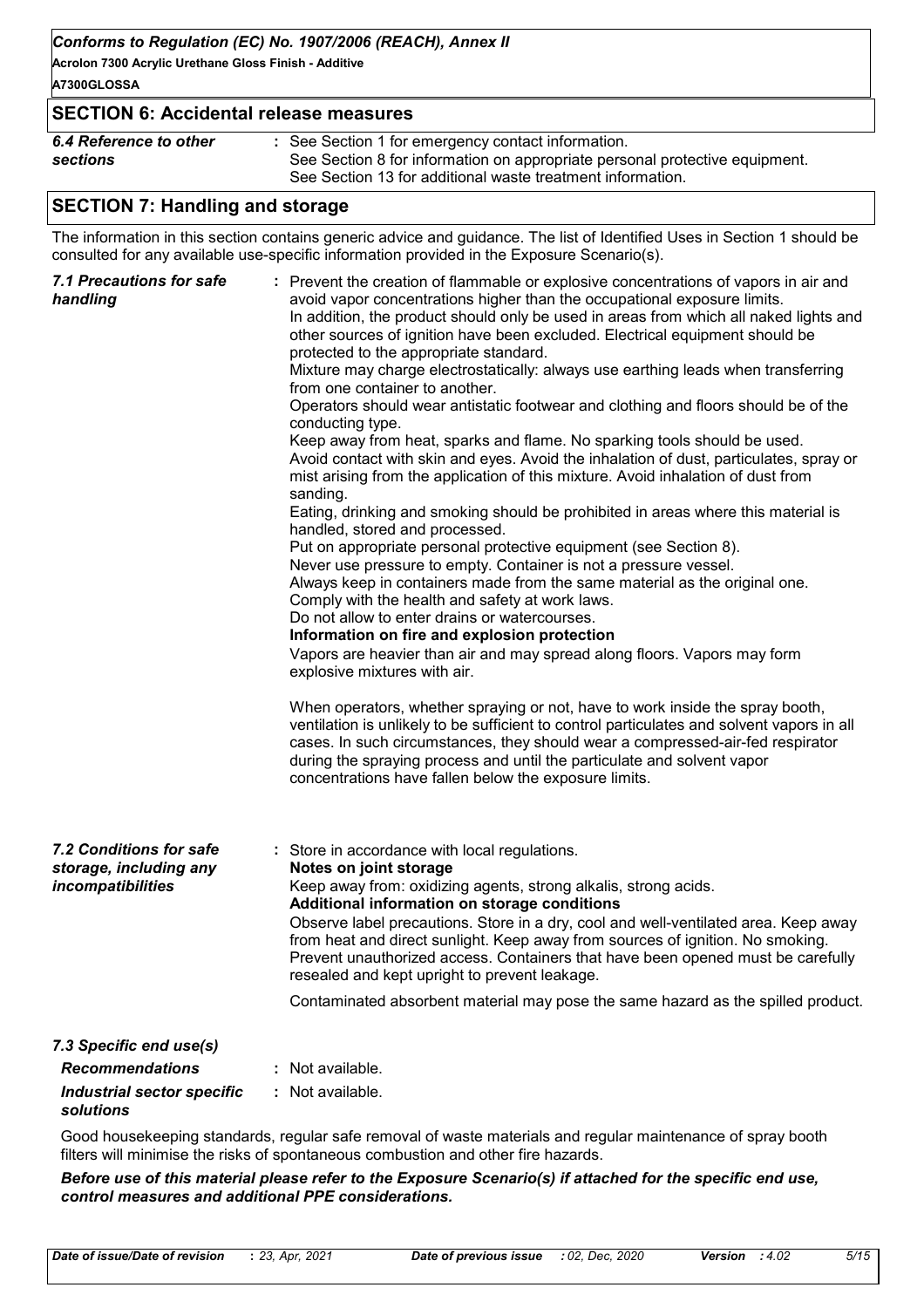**Acrolon 7300 Acrylic Urethane Gloss Finish - Additive A7300GLOSSA**

# **SECTION 8: Exposure controls/personal protection**

The information in this section contains generic advice and guidance. The list of Identified Uses in Section 1 should be consulted for any available use-specific information provided in the Exposure Scenario(s).

#### *8.1 Control parameters*

#### **Occupational exposure limits**

| <b>Product/ingredient name</b>    | <b>Exposure limit values</b>                                                                                                                                             |  |  |
|-----------------------------------|--------------------------------------------------------------------------------------------------------------------------------------------------------------------------|--|--|
| n-Butyl Acetate                   | Limit values (Belgium, 1/2020).<br>STEL: 712 mg/m <sup>3</sup> 15 minutes.<br>STEL: 150 ppm 15 minutes.<br>TWA: $238$ mg/m <sup>3</sup> 8 hours.<br>TWA: 50 ppm 8 hours. |  |  |
| Hexamethylene Diisocyanate (max.) | Limit values (Belgium, 1/2020).<br>TWA: 0.005 ppm 8 hours.<br>TWA: 0.034 mg/m <sup>3</sup> 8 hours.                                                                      |  |  |
| <b>Recommended monitoring</b>     | : If this product contains ingredients with exposure limits, personal, workplace                                                                                         |  |  |

**procedures** atmosphere or biological monitoring may be required to determine the effectiveness of the ventilation or other control measures and/or the necessity to use respiratory protective equipment. Reference should be made to monitoring standards, such as the following: European Standard EN 689 (Workplace atmospheres - Guidance for the assessment of exposure by inhalation to chemical agents for comparison with limit values and measurement strategy) European Standard EN 14042 (Workplace atmospheres - Guide for the application and use of procedures for the assessment of exposure to chemical and biological agents) European Standard EN 482 (Workplace atmospheres - General requirements for the performance of procedures for the measurement of chemical agents) Reference to national guidance documents for methods for the determination of hazardous substances will also be required.

> **:** Regular monitoring of all work areas should be carried out at all times, including areas that may not be equally ventilated.

## **DNELs/DMELs**

| Product/ingredient name                     | <b>Type</b> | <b>Exposure</b>                 | <b>Value</b>            | <b>Population</b>                    | <b>Effects</b> |
|---------------------------------------------|-------------|---------------------------------|-------------------------|--------------------------------------|----------------|
| Hexamethylene Diisocyanate                  | DNEL        | ong term<br>nhalation           | $0.5$ mg/m <sup>3</sup> | <b>Workers</b>                       | Local          |
| Polymer                                     | DNEL        | Short term<br>Inhalation        | 1 mg/ $m3$              | <b>Workers</b>                       | Local          |
| Solvent naphtha (petroleum), light<br>arom. | <b>DNEL</b> | ong term Dermal                 | 25 mg/kg<br>bw/day      | <b>Workers</b>                       | Systemic       |
|                                             | <b>DNEL</b> | ong term<br>nhalation           | 150 mg/ $m3$            | <b>Workers</b>                       | Systemic       |
|                                             | <b>DNEL</b> | ong term Dermal                 | 11 mg/kg<br>bw/day      | General<br>population<br>[Consumers] | Systemic       |
|                                             | <b>DNEL</b> | ong term<br>nhalation           | $32 \text{ mg/m}^3$     | General<br>population<br>[Consumers] | Systemic       |
|                                             | <b>DNEL</b> | ong term Oral                   | 11 $mg/kg$<br>bw/day    | General<br>population<br>[Consumers] | Systemic       |
| n-Butyl Acetate                             | DNEL        | Short term<br>Inhalation        | 960 mg/ $m3$            | <b>Workers</b>                       | Systemic       |
|                                             | DNEL        | <b>Short term</b><br>Inhalation | 960 mg/m <sup>3</sup>   | <b>Workers</b>                       | Local          |
|                                             | <b>DNEL</b> | ong term<br>nhalation           | 480 mg/m <sup>3</sup>   | <b>Workers</b>                       | Systemic       |
|                                             | <b>DNEL</b> | ong term<br>nhalation           | 480 mg/m <sup>3</sup>   | Workers                              | Local          |
|                                             | DNEL        | Short term                      | 859.7 mg/               | General                              | Systemic       |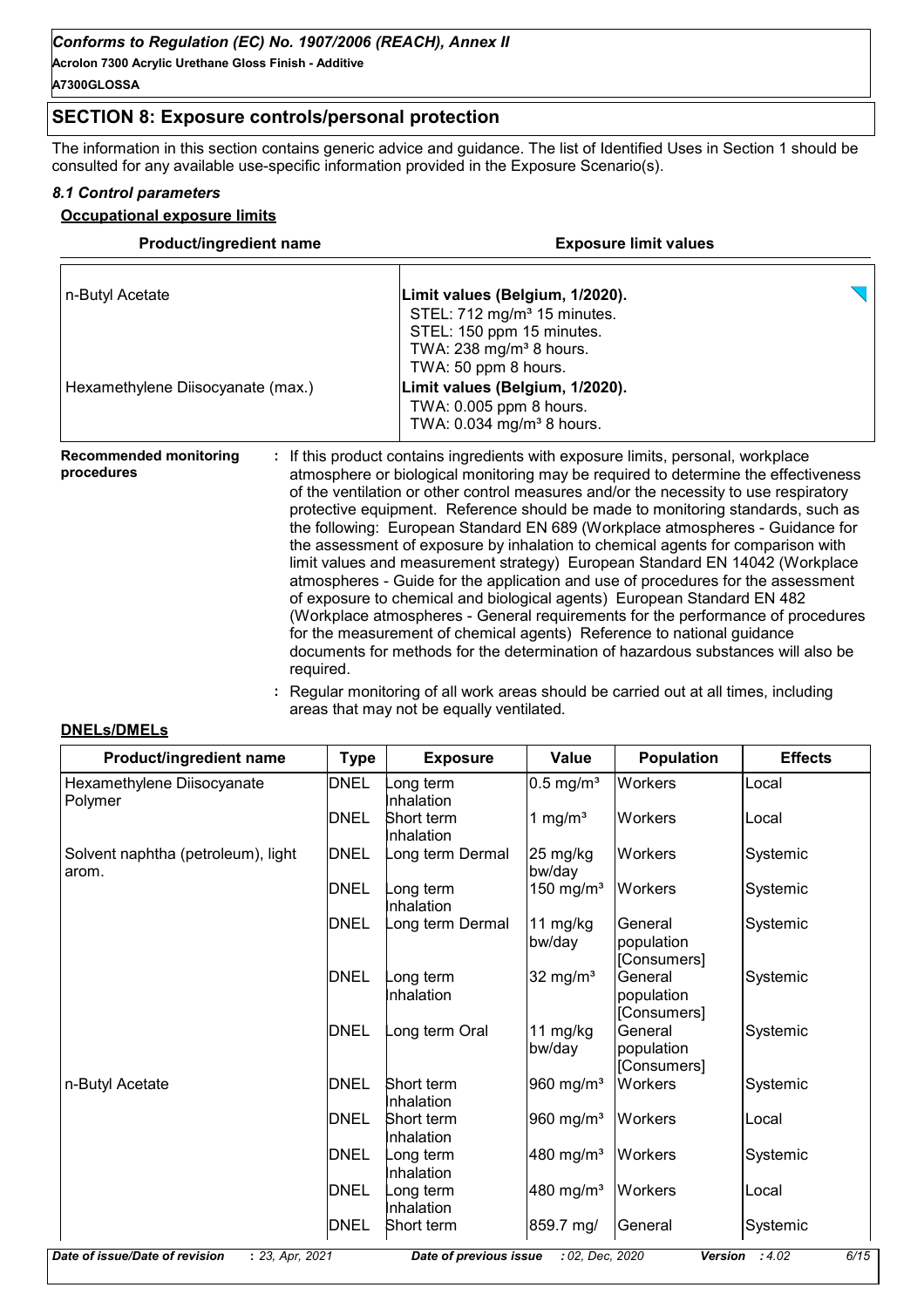**Acrolon 7300 Acrylic Urethane Gloss Finish - Additive A7300GLOSSA**

# **SECTION 8: Exposure controls/personal protection**

|             | Inhalation        | $\mathsf{m}^3$  | population  |          |
|-------------|-------------------|-----------------|-------------|----------|
|             |                   |                 | [Consumers] |          |
| <b>DNEL</b> | <b>Short term</b> | 859.7 mg/       | General     | Local    |
|             | Inhalation        | $\mathsf{Im}^3$ | population  |          |
|             |                   |                 | [Consumers] |          |
| <b>DNEL</b> | Long term         | 102.34 mg/      | General     | Systemic |
|             | Inhalation        | $\mathsf{Im}^3$ | population  |          |
|             |                   |                 | [Consumers] |          |
| <b>DNEL</b> | Long term         | 102.34 mg/      | General     | Local    |
|             | Inhalation        | $\mathsf{Im}^3$ | population  |          |
|             |                   |                 | [Consumers] |          |

#### **PNECs**

| Product/ingredient name            | <b>Compartment Detail</b> | Value           | <b>Method Detail</b> |
|------------------------------------|---------------------------|-----------------|----------------------|
| Hexamethylene Diisocyanate Polymer | lFresh water              | $0.127$ mg/l    |                      |
|                                    | Fresh water sediment      | 266700 mg/kg    |                      |
|                                    | Marine water              | $0.0127$ mg/l   |                      |
|                                    | Marine water sediment     | 26670 mg/kg     |                      |
|                                    | Sewage Treatment          | 38.3 mg/l       |                      |
|                                    | <b>Plant</b>              |                 |                      |
|                                    | Soil                      | 53182 mg/kg dwt |                      |
| n-Butyl Acetate                    | lFresh water              | $0.18$ mg/l     |                      |
|                                    | Marine water              | $0.018$ mg/l    |                      |
|                                    | lFresh water sediment     | 0.981 mg/kg     |                      |
|                                    | lMarine water sediment    | 0.0981 mg/kg    |                      |
|                                    | Soil                      | 0.0903 mg/kg    |                      |
|                                    | Sewage Treatment          | 35.6 mg/l       |                      |
|                                    | Plant                     |                 |                      |

| 8.2 Exposure controls                      |                                                                                                                                                                                                                                                                                                                                                                                                                                                                             |
|--------------------------------------------|-----------------------------------------------------------------------------------------------------------------------------------------------------------------------------------------------------------------------------------------------------------------------------------------------------------------------------------------------------------------------------------------------------------------------------------------------------------------------------|
| <b>Appropriate engineering</b><br>controls | : Provide adequate ventilation. Where reasonably practicable, this should be<br>achieved by the use of local exhaust ventilation and good general extraction. If<br>these are not sufficient to maintain concentrations of particulates and solvent vapors<br>below the OEL, suitable respiratory protection must be worn.                                                                                                                                                  |
|                                            | : Users are advised to consider national Occupational Exposure Limits or other<br>equivalent values.                                                                                                                                                                                                                                                                                                                                                                        |
| <b>Individual protection measures</b>      |                                                                                                                                                                                                                                                                                                                                                                                                                                                                             |
| <b>Hygiene measures</b>                    | : Wash hands, forearms and face thoroughly after handling chemical products, before<br>eating, smoking and using the lavatory and at the end of the working period.<br>Appropriate techniques should be used to remove potentially contaminated clothing.<br>Contaminated work clothing should not be allowed out of the workplace. Wash<br>contaminated clothing before reusing. Ensure that eyewash stations and safety<br>showers are close to the workstation location. |
| <b>Eye/face protection</b>                 | : Use safety eyewear designed to protect against splash of liquids.                                                                                                                                                                                                                                                                                                                                                                                                         |
| <b>Skin protection</b>                     |                                                                                                                                                                                                                                                                                                                                                                                                                                                                             |
| <b>Hand protection</b>                     | : Wear suitable gloves tested to EN374.                                                                                                                                                                                                                                                                                                                                                                                                                                     |
| <b>Gloves</b>                              | : Gloves for short term exposure/splash protection (less than 10 min.): Nitrile>0.12<br>mm                                                                                                                                                                                                                                                                                                                                                                                  |
|                                            | Gloves for splash protection need to be changed immediately when in contact with<br>chemicals.                                                                                                                                                                                                                                                                                                                                                                              |
|                                            | Gloves for repeated or prolonged exposure (breakthrough time > 240 min.)<br>When the hazardous ingredients in Section 3 contain any of the following: Aromatic<br>solvents (Xylene, Toluene) or Aliphatic solvents or Mineral Oil use: Polyvinyl alcohol<br>(PVA) gloves 0.2-0.3 mm<br>Otherwise use: Butyl gloves > 0.3 mm                                                                                                                                                 |
|                                            | For long term exposure or spills (breakthrough time >480 min.): Use PE laminated<br>gloves as under gloves                                                                                                                                                                                                                                                                                                                                                                  |
|                                            | Due to many conditions (e.g. temperature, abrasion) the practical usage of a                                                                                                                                                                                                                                                                                                                                                                                                |
|                                            |                                                                                                                                                                                                                                                                                                                                                                                                                                                                             |
| Date of issue/Date of revision             | : 23, Apr, 2021<br>7/15<br>Date of previous issue<br>: 02, Dec, 2020<br><b>Version</b><br>:4.02                                                                                                                                                                                                                                                                                                                                                                             |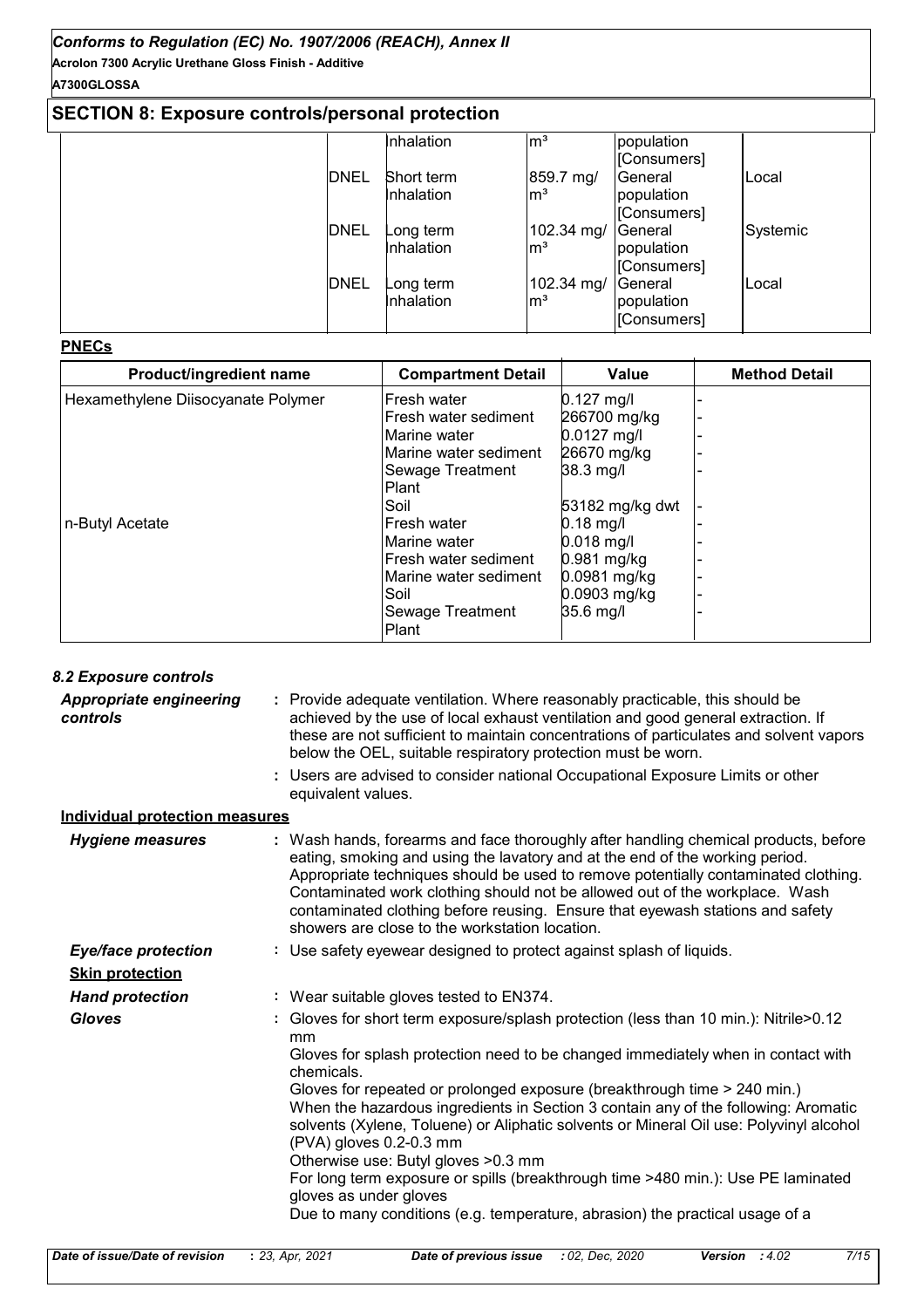**Acrolon 7300 Acrylic Urethane Gloss Finish - Additive**

**A7300GLOSSA**

# **SECTION 8: Exposure controls/personal protection**

|                                           | chemical protective glove in practice may be much shorter than the permeation time<br>determined through testing.<br>The recommendation for the type or types of glove to use when handling this<br>product is based on information from the following source: Solvent resin<br>manufacturers and European Solvents Industry Group (ESIG)<br>There is no one glove material or combination of materials that will give unlimited<br>resistance to any individual or combination of chemicals.<br>The breakthrough time must be greater than the end use time of the product.<br>The instructions and information provided by the glove manufacturer on use,<br>storage, maintenance and replacement must be followed.<br>Gloves should be replaced regularly and if there is any sign of damage to the glove<br>material.<br>Always ensure that gloves are free from defects and that they are stored and used<br>correctly.<br>The performance or effectiveness of the glove may be reduced by physical/chemical<br>damage and poor maintenance.<br>Barrier creams may help to protect the exposed areas of the skin but should not be<br>applied once exposure has occurred.<br>The user must check that the final choice of type of glove selected for handling this<br>product is the most appropriate and takes into account the particular conditions of<br>use, as included in the user's risk assessment. |
|-------------------------------------------|-------------------------------------------------------------------------------------------------------------------------------------------------------------------------------------------------------------------------------------------------------------------------------------------------------------------------------------------------------------------------------------------------------------------------------------------------------------------------------------------------------------------------------------------------------------------------------------------------------------------------------------------------------------------------------------------------------------------------------------------------------------------------------------------------------------------------------------------------------------------------------------------------------------------------------------------------------------------------------------------------------------------------------------------------------------------------------------------------------------------------------------------------------------------------------------------------------------------------------------------------------------------------------------------------------------------------------------------------------------------------------------------------------------------|
| <b>Body protection</b>                    | : Personnel should wear antistatic clothing made of natural fibers or of high-<br>temperature-resistant synthetic fibers.                                                                                                                                                                                                                                                                                                                                                                                                                                                                                                                                                                                                                                                                                                                                                                                                                                                                                                                                                                                                                                                                                                                                                                                                                                                                                         |
|                                           | : Personal protective equipment for the body should be selected based on the task<br>being performed and the risks involved and should be approved by a specialist<br>before handling this product. When there is a risk of ignition from static electricity,<br>wear anti-static protective clothing. For the greatest protection from static<br>discharges, clothing should include anti-static overalls, boots and gloves. Refer to<br>European Standard EN 1149 for further information on material and design<br>requirements and test methods.                                                                                                                                                                                                                                                                                                                                                                                                                                                                                                                                                                                                                                                                                                                                                                                                                                                              |
| <b>Other skin protection</b>              | : Appropriate footwear and any additional skin protection measures should be<br>selected based on the task being performed and the risks involved and should be<br>approved by a specialist before handling this product.                                                                                                                                                                                                                                                                                                                                                                                                                                                                                                                                                                                                                                                                                                                                                                                                                                                                                                                                                                                                                                                                                                                                                                                         |
| <b>Respiratory protection</b>             | : Use a properly fitted, particulate filter respirator complying with an approved<br>standard if a risk assessment indicates this is necessary. Recommended: A2P2<br>(EN14387). Respirator selection must be based on known or anticipated exposure<br>levels, the hazards of the product and the safe working limits of the selected<br>respirator.                                                                                                                                                                                                                                                                                                                                                                                                                                                                                                                                                                                                                                                                                                                                                                                                                                                                                                                                                                                                                                                              |
| <b>Environmental exposure</b><br>controls | : Do not allow to enter drains or watercourses.                                                                                                                                                                                                                                                                                                                                                                                                                                                                                                                                                                                                                                                                                                                                                                                                                                                                                                                                                                                                                                                                                                                                                                                                                                                                                                                                                                   |

*Before use of this material please refer to the Exposure Scenario(s) if attached for the specific end use, control measures and additional PPE considerations. The information contained in this safety data sheet does not constitute the user's own assessment of workplace risks, as required by other health and safety legislation. The provisions of the national health and safety at work regulations apply to the use of this product at work.*

## **SECTION 9: Physical and chemical properties**

| 9.1 Information on basic physical and chemical properties |                                                         |
|-----------------------------------------------------------|---------------------------------------------------------|
| Appearance                                                |                                                         |
| <b>Physical state</b>                                     | : Liguid.                                               |
| Color                                                     | : Colorless.                                            |
| Odor                                                      | : Solvent.                                              |
| <b>Odor threshold</b>                                     | : Not Available (Not Tested).                           |
| pН                                                        | : Not applicable.                                       |
| <b>Melting point/freezing point</b>                       | : Not relevant/applicable due to nature of the product. |
|                                                           |                                                         |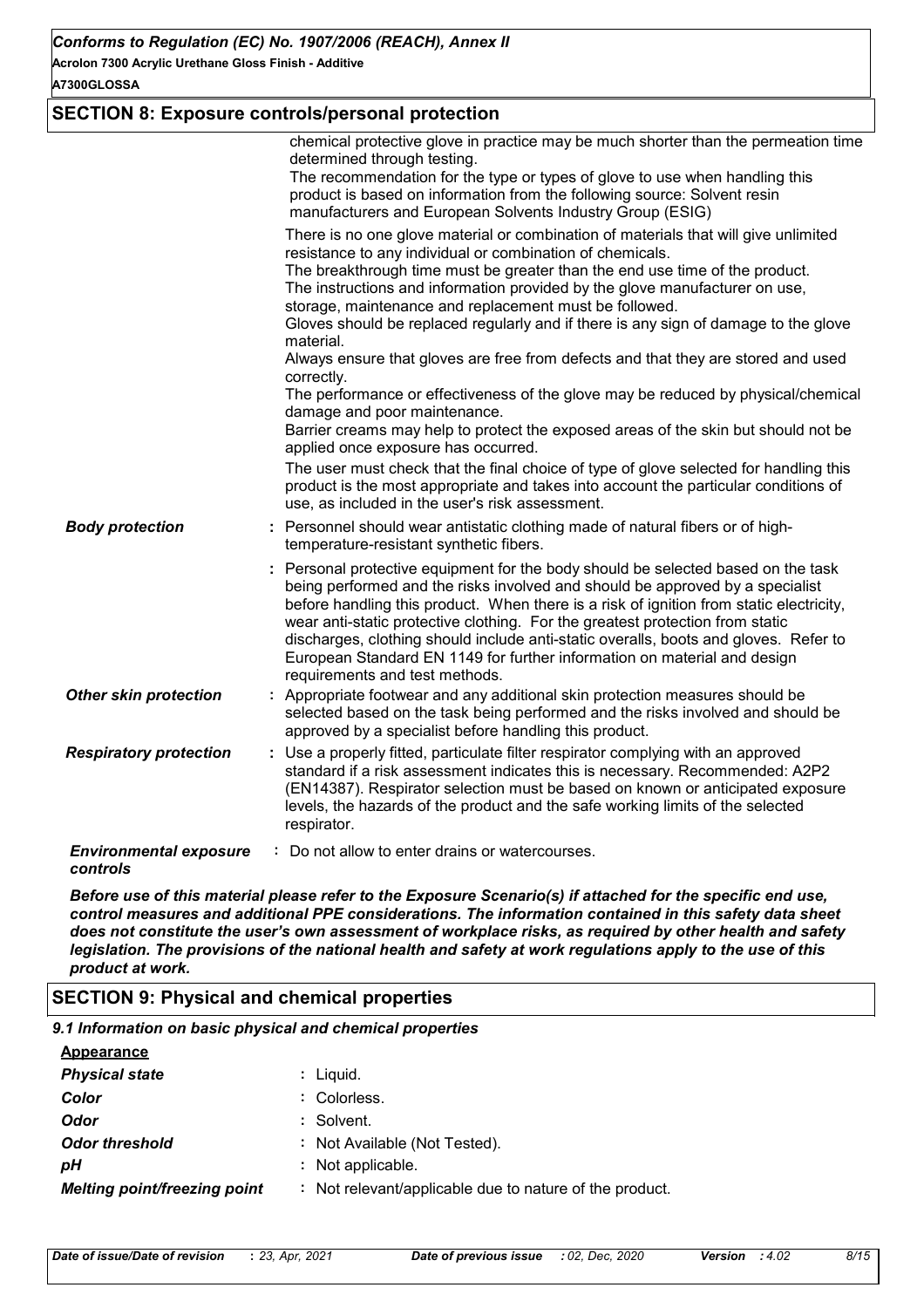#### **A7300GLOSSA**

# **SECTION 9: Physical and chemical properties**

| Initial boiling point and<br>boiling range             | $: 123^{\circ}$ C                                                                 |
|--------------------------------------------------------|-----------------------------------------------------------------------------------|
| <b>Flash point</b>                                     | : Closed cup: 50°C [Pensky-Martens Closed Cup]                                    |
| <b>Evaporation rate</b>                                | : 1 (butyl acetate = 1)                                                           |
| <b>Flammability (solid, gas)</b>                       | : Not relevant/applicable due to nature of the product.                           |
| <b>Upper/lower flammability or</b><br>explosive limits | : LEL: 0.7% (Light Aromatic Hydrocarbons)<br>UEL: 7.6% (n-Butyl Acetate)          |
| <b>Vapor pressure</b>                                  | : 1.3 kPa [at 20 $^{\circ}$ C]                                                    |
| <b>Vapor density</b>                                   | : 4 [Air = 1]                                                                     |
| <b>Relative density</b>                                | : 1.13                                                                            |
| Solubility(ies)                                        | : Not relevant/applicable due to nature of the product.                           |
| <b>Partition coefficient: n-octanol/:</b><br>water     | Not relevant/applicable due to nature of the product.                             |
| <b>Auto-ignition temperature</b>                       | : Not relevant/applicable due to nature of the product.                           |
| <b>Decomposition temperature</b>                       | : Not relevant/applicable due to nature of the product.                           |
| <b>Viscosity</b>                                       | : Kinematic (40 $^{\circ}$ C): >0.205 cm <sup>2</sup> /s                          |
| <b>Explosive properties</b>                            | : Under normal conditions of storage and use, hazardous reactions will not occur. |
| <b>Oxidizing properties</b>                            | : Under normal conditions of storage and use, hazardous reactions will not occur. |

| <b>SECTION 10: Stability and reactivity</b> |  |
|---------------------------------------------|--|
|---------------------------------------------|--|

| 10.1 Reactivity                            | : No specific test data related to reactivity available for this product or its ingredients.                                        |
|--------------------------------------------|-------------------------------------------------------------------------------------------------------------------------------------|
| <b>10.2 Chemical stability</b>             | : Stable under recommended storage and handling conditions (see Section 7).                                                         |
| 10.3 Possibility of<br>hazardous reactions | : Under normal conditions of storage and use, hazardous reactions will not occur.                                                   |
| 10.4 Conditions to avoid                   | : When exposed to high temperatures may produce hazardous decomposition<br>products.                                                |
| 10.5 Incompatible materials                | : Keep away from the following materials to prevent strong exothermic reactions:<br>oxidizing agents, strong alkalis, strong acids. |
| 10.6 Hazardous<br>decomposition products   | : Decomposition products may include the following materials: carbon monoxide,<br>carbon dioxide, smoke, oxides of nitrogen.        |
|                                            |                                                                                                                                     |

*Refer to Section 7: HANDLING AND STORAGE and Section 8: EXPOSURE CONTROLS/PERSONAL PROTECTION for additional handling information and protection of employees.*

# **SECTION 11: Toxicological information**

#### *11.1 Information on toxicological effects*

There are no data available on the mixture itself. Procedure used to derive the classification according to Regulation (EC) No. 1272/2008 [CLP/GHS]. See Sections 2 and 3 for details.

Exposure to component solvent vapor concentrations in excess of the stated occupational exposure limit may result in adverse health effects such as mucous membrane and respiratory system irritation and adverse effects on the kidneys, liver and central nervous system. Symptoms and signs include headache, dizziness, fatigue, muscular weakness, drowsiness and, in extreme cases, loss of consciousness.

Solvents may cause some of the above effects by absorption through the skin. Repeated or prolonged contact with the mixture may cause removal of natural fat from the skin, resulting in non-allergic contact dermatitis and absorption through the skin.

If splashed in the eyes, the liquid may cause irritation and reversible damage.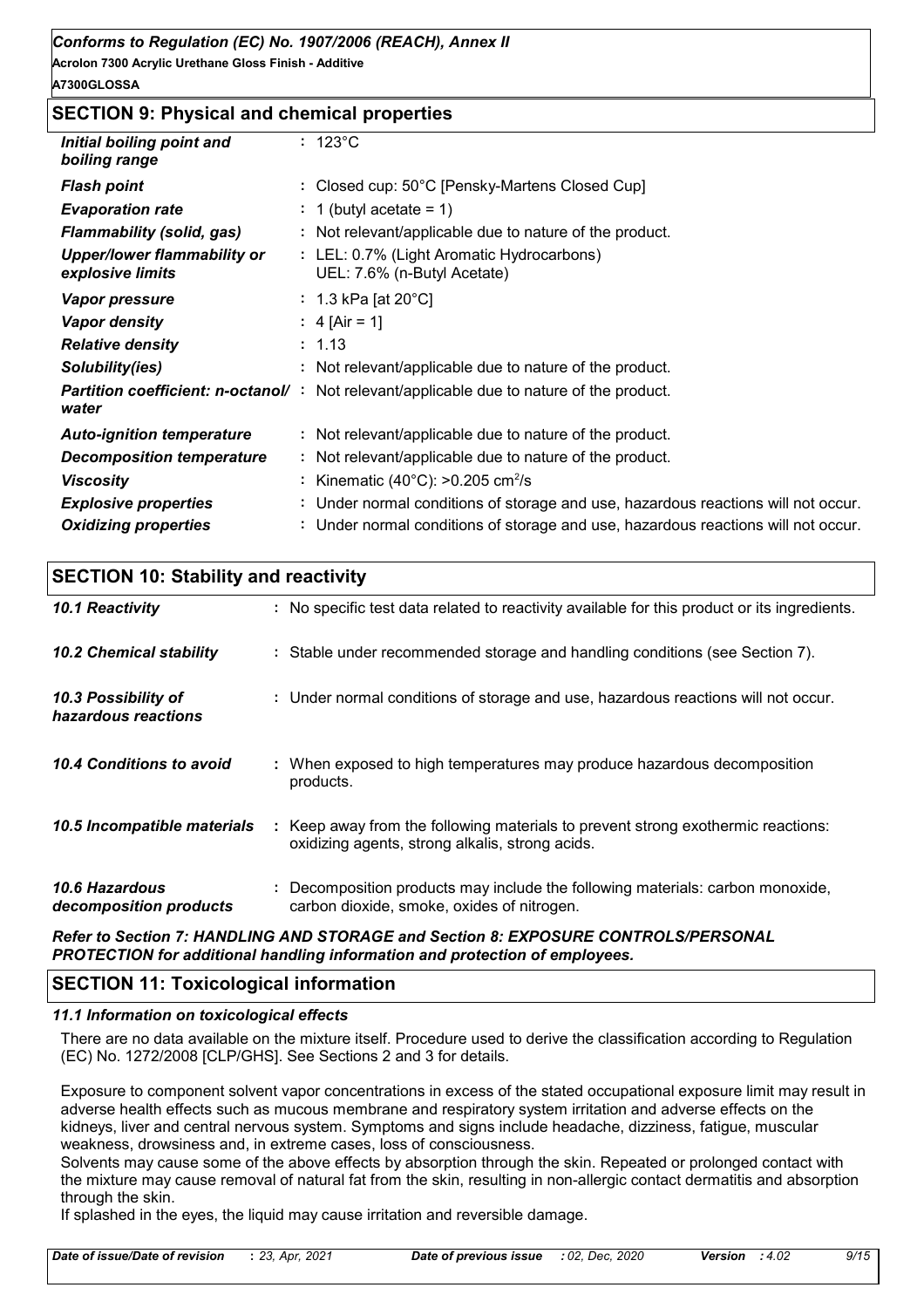**Acrolon 7300 Acrylic Urethane Gloss Finish - Additive**

# **A7300GLOSSA**

# **SECTION 11: Toxicological information**

Ingestion may cause nausea, diarrhea and vomiting.

This takes into account, where known, delayed and immediate effects and also chronic effects of components from short-term and long-term exposure by oral, inhalation and dermal routes of exposure and eye contact.

Contains Hexamethylene diisocyanate, oligomers, hexamethylene-di-isocyanate. May produce an allergic reaction.

#### **Acute toxicity**

| Product/ingredient name                | <b>Result</b>                       | <b>Species</b> | <b>Dose</b>             | <b>Exposure</b> |  |
|----------------------------------------|-------------------------------------|----------------|-------------------------|-----------------|--|
| Hexamethylene<br>Diisocyanate Polymer  | <b>LC50 Inhalation Vapor</b>        | Rat            | 18500 mg/m <sup>3</sup> | 1 hours         |  |
| Solvent naphtha (petroleum), LD50 Oral |                                     | Rat            | 8400 mg/kg              |                 |  |
| light arom.<br>n-Butyl Acetate         | LD50 Dermal                         | Rabbit         | >17600 mg/kg            | -               |  |
|                                        | LD50 Oral                           | Rat            | 10768 mg/kg             |                 |  |
| Hexamethylene<br>Diisocyanate (max.)   | LC50 Inhalation Dusts and mists Rat |                | 124 mg/m <sup>3</sup>   | 4 hours         |  |

#### **Acute toxicity estimates**

| Route                        | <b>ATE value</b> |  |  |
|------------------------------|------------------|--|--|
| Inhalation (vapors)          | $12.25$ mg/l     |  |  |
| Inhalation (dusts and mists) | $2.51$ mg/l      |  |  |

#### **Irritation/Corrosion**

## *Conclusion/Summary* **:** Not available.

**Sensitization**

No data available

#### *Conclusion/Summary* **:** Not available.

**Mutagenicity**

No data available

#### **Carcinogenicity**

No data available

#### **Reproductive toxicity**

No data available

#### **Teratogenicity**

No data available

#### **Specific target organ toxicity (single exposure)**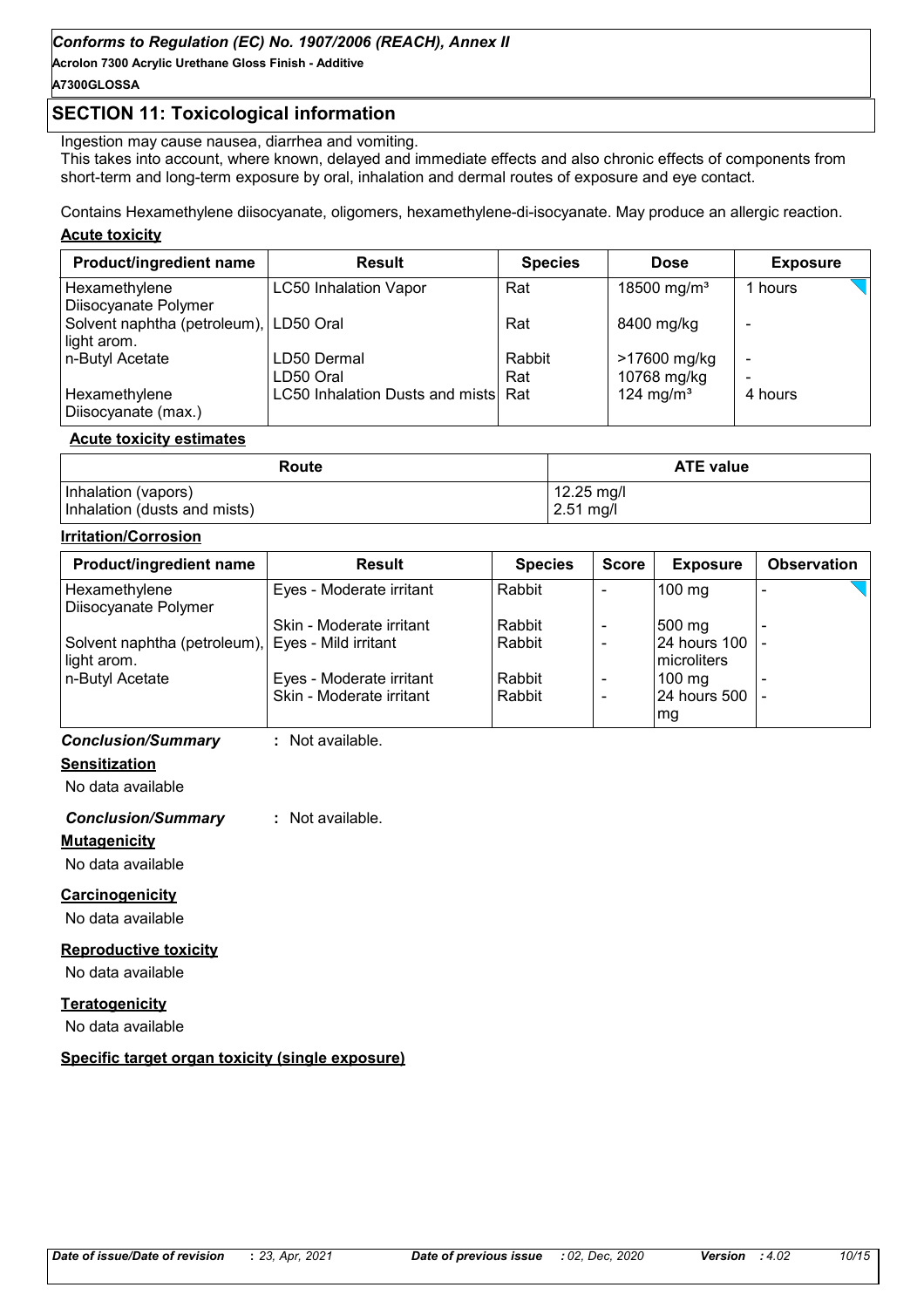**Acrolon 7300 Acrylic Urethane Gloss Finish - Additive A7300GLOSSA**

# **SECTION 11: Toxicological information**

| Product/ingredient name                  | Category   | Route of<br>exposure | <b>Target organs</b>            |  |
|------------------------------------------|------------|----------------------|---------------------------------|--|
| Hexamethylene Diisocyanate Polymer       | Category 3 |                      | Respiratory tract<br>irritation |  |
| Solvent naphtha (petroleum), light arom. | Category 3 |                      | Respiratory tract<br>irritation |  |
|                                          | Category 3 |                      | Narcotic effects                |  |
| n-Butyl Acetate                          | Category 3 |                      | Narcotic effects                |  |
| Hexamethylene Diisocyanate (max.)        | Category 3 |                      | Respiratory tract<br>irritation |  |

#### **Specific target organ toxicity (repeated exposure)**

| <b>Product/ingredient name</b> | Category | <b>Route of</b><br>exposure | Target organs |
|--------------------------------|----------|-----------------------------|---------------|
| No data available              |          |                             |               |

#### **Aspiration hazard**

| <b>Product/ingredient name</b>           | Result                         |  |  |
|------------------------------------------|--------------------------------|--|--|
| Solvent naphtha (petroleum), light arom. | ASPIRATION HAZARD - Category 1 |  |  |

#### *Other information* **:**

: Not available.

# **SECTION 12: Ecological information**

#### *12.1 Toxicity*

There are no data available on the mixture itself. Do not allow to enter drains or watercourses.

Procedure used to derive the classification according to Regulation (EC) No. 1272/2008 [CLP/GHS]. See Sections 2 and 3 for details.

| <b>Product/ingredient name</b> | Result                            | <b>Species</b>                    | <b>Exposure</b> |
|--------------------------------|-----------------------------------|-----------------------------------|-----------------|
| In-Butyl Acetate               | Acute LC50 32 mg/l Marine water   | l Crustaceans - Artemia salina    | I48 hours       |
|                                | Acute LC50 18000 µg/l Fresh water | <b>Fish - Pimephales promelas</b> | I96 hours       |

#### *12.2 Persistence and degradability*

| <b>Product/ingredient name</b> | Test                     | <b>Result</b> |                   | <b>Dose</b> |         | l Inoculum              |
|--------------------------------|--------------------------|---------------|-------------------|-------------|---------|-------------------------|
| No data available              |                          |               |                   |             |         |                         |
| <b>Conclusion/Summary</b>      | : Not available.         |               |                   |             |         |                         |
| <b>Product/ingredient name</b> | <b>Aquatic half-life</b> |               | <b>Photolysis</b> |             |         | <b>Biodegradability</b> |
| n-Butyl Acetate                |                          |               |                   |             | Readily |                         |

#### *12.3 Bioaccumulative potential*

| Product/ingredient name         | $\mathsf{LogP}_\mathsf{ow}$ | <b>BCF</b>  | <b>Potential</b> |
|---------------------------------|-----------------------------|-------------|------------------|
| Hexamethylene                   |                             | 367.7       | low              |
| Diisocyanate Polymer            |                             |             |                  |
| Solvent naphtha (petroleum),  - |                             | l10 to 2500 | high             |
| light arom.                     |                             |             |                  |
| Hexamethylene                   |                             | 57.63       | low              |
| Diisocyanate (max.)             |                             |             |                  |

#### *12.4 Mobility in soil*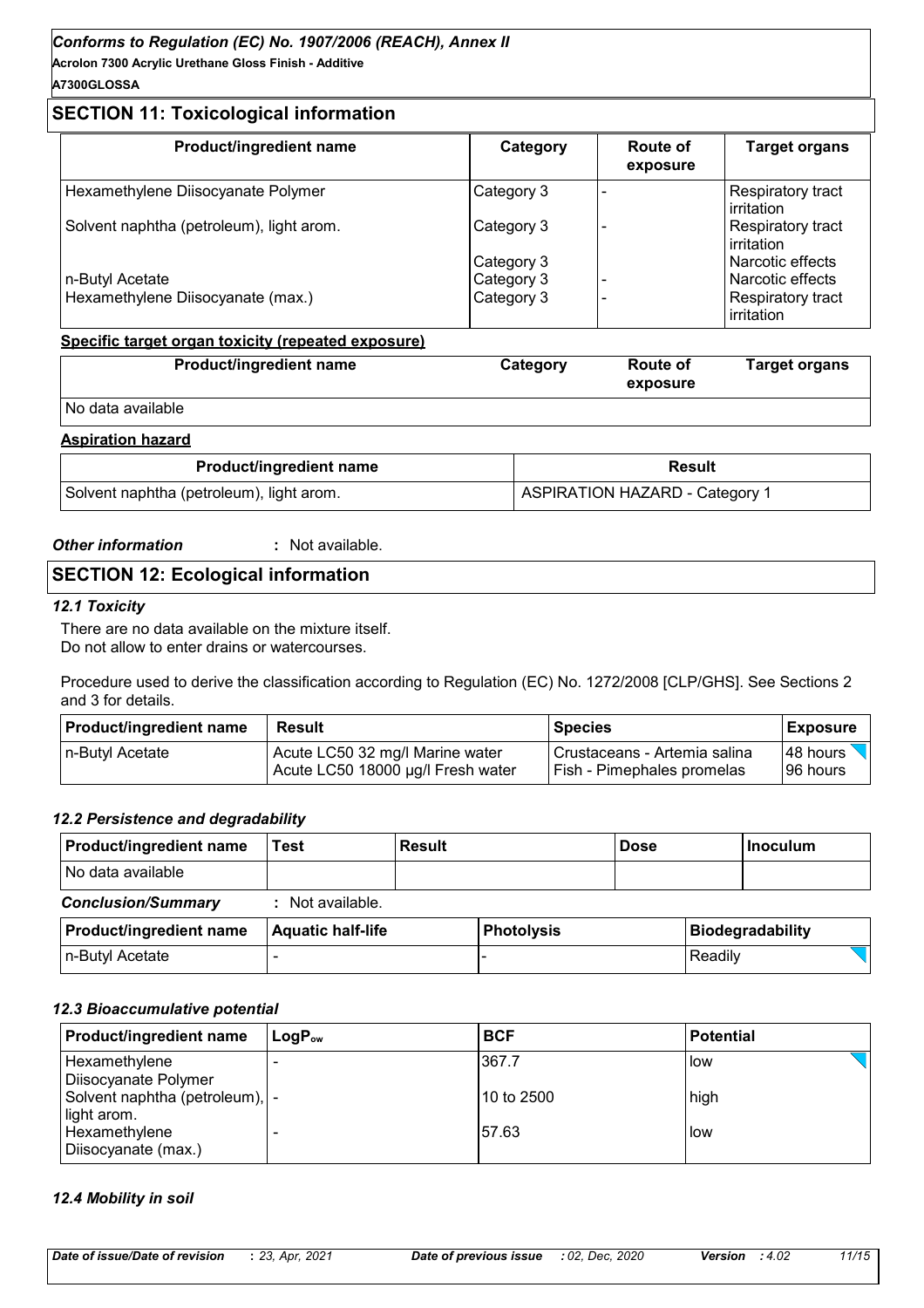**Acrolon 7300 Acrylic Urethane Gloss Finish - Additive A7300GLOSSA**

# **SECTION 12: Ecological information**

| <b>Soil/water partition</b> |  | : Not available. |
|-----------------------------|--|------------------|
| coefficient (Koc)           |  |                  |
| <b>Mobility</b>             |  | : Not available. |

#### *12.5 Results of PBT and vPvB assessment*

This mixture does not contain any substances that are assessed to be a PBT or a vPvB.

| 12.6 Other adverse effects | : No known significant effects or critical hazards.                                                      |
|----------------------------|----------------------------------------------------------------------------------------------------------|
|                            | : Avoid dispersal of spilled material and runoff and contact with soil, waterways,<br>drains and sewers. |
|                            |                                                                                                          |

# **SECTION 13: Disposal considerations**

# *13.1 Waste treatment methods*

| <b>Product</b>                    |                                                                                                                                                                                                                                                                                                                                                                                                                                                                                                                                                              |
|-----------------------------------|--------------------------------------------------------------------------------------------------------------------------------------------------------------------------------------------------------------------------------------------------------------------------------------------------------------------------------------------------------------------------------------------------------------------------------------------------------------------------------------------------------------------------------------------------------------|
| <b>Methods of disposal</b>        | The generation of waste should be avoided or minimized wherever possible.<br>Disposal of this product, solutions and any by-products should at all times comply<br>with the requirements of environmental protection and waste disposal legislation<br>and any regional local authority requirements. Dispose of surplus and non-<br>recyclable products via a licensed waste disposal contractor. Waste should not be<br>disposed of untreated to the sewer unless fully compliant with the requirements of<br>all authorities with jurisdiction.           |
| <b>Hazardous waste</b>            | : Yes.                                                                                                                                                                                                                                                                                                                                                                                                                                                                                                                                                       |
| European waste<br>catalogue (EWC) | : waste paint and varnish containing organic solvents or other hazardous substances<br>08 01 11*                                                                                                                                                                                                                                                                                                                                                                                                                                                             |
| <b>Disposal considerations</b>    | Do not allow to enter drains or watercourses.<br>÷.<br>Dispose of according to all federal, state and local applicable regulations.<br>If this product is mixed with other wastes, the original waste product code may no<br>longer apply and the appropriate code should be assigned.<br>For further information, contact your local waste authority.                                                                                                                                                                                                       |
| Packaging                         |                                                                                                                                                                                                                                                                                                                                                                                                                                                                                                                                                              |
| <b>Methods of disposal</b>        | The generation of waste should be avoided or minimized wherever possible. Waste<br>packaging should be recycled. Incineration or landfill should only be considered<br>when recycling is not feasible.                                                                                                                                                                                                                                                                                                                                                       |
| <b>Disposal considerations</b>    | Using information provided in this safety data sheet, advice should be obtained from<br>the relevant waste authority on the classification of empty containers. Empty<br>containers must be scrapped or reconditioned. Dispose of containers contaminated<br>by the product in accordance with local or national legal provisions.                                                                                                                                                                                                                           |
| European waste<br>catalogue (EWC) | packaging containing residues of or contaminated by hazardous substances 15 01<br>$10*$                                                                                                                                                                                                                                                                                                                                                                                                                                                                      |
| <b>Special precautions</b>        | This material and its container must be disposed of in a safe way. Care should be<br>taken when handling emptied containers that have not been cleaned or rinsed out.<br>Empty containers or liners may retain some product residues. Vapor from product<br>residues may create a highly flammable or explosive atmosphere inside the<br>container. Do not cut, weld or grind used containers unless they have been cleaned<br>thoroughly internally. Avoid dispersal of spilled material and runoff and contact with<br>soil, waterways, drains and sewers. |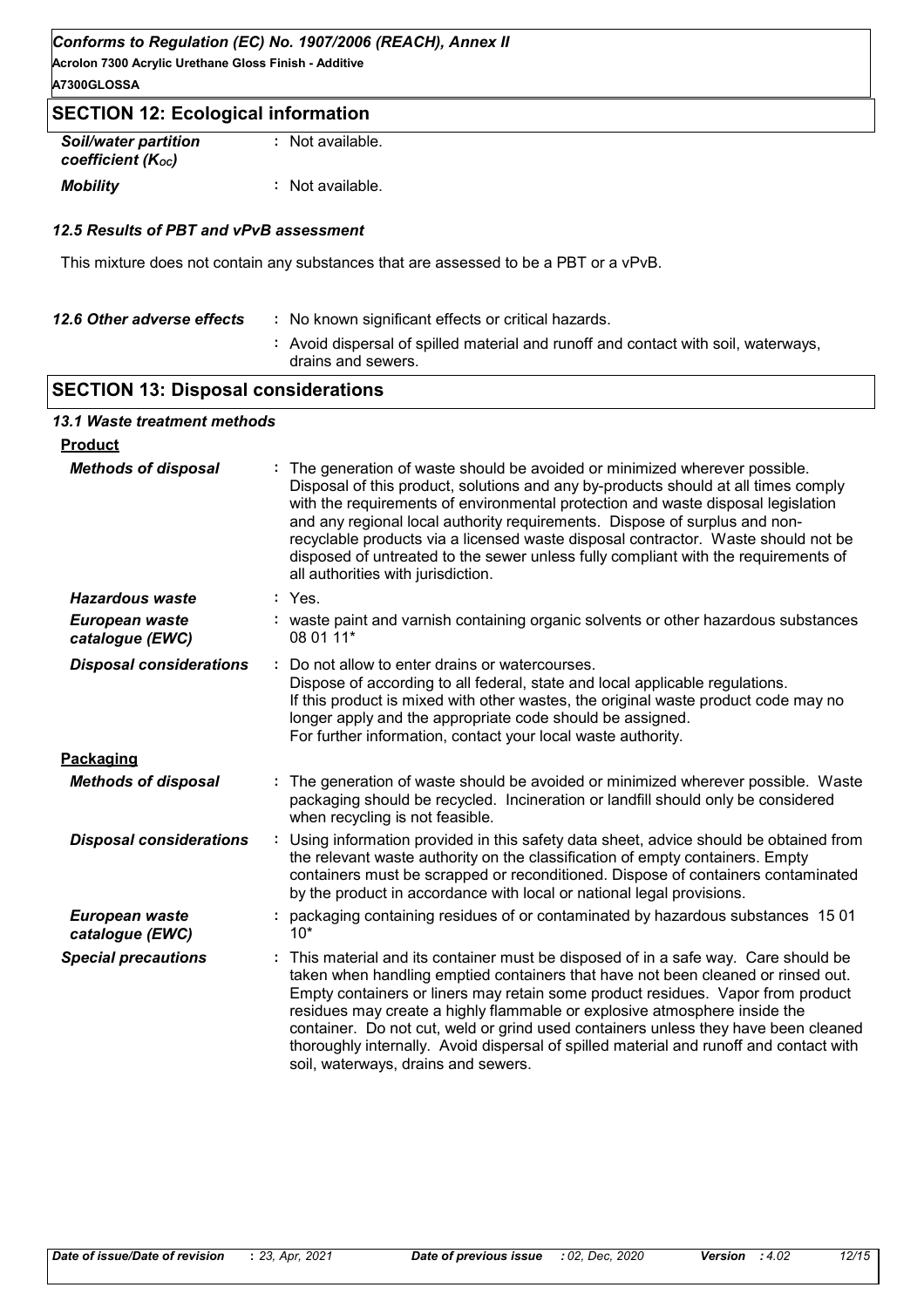#### **Acrolon 7300 Acrylic Urethane Gloss Finish - Additive** *Conforms to Regulation (EC) No. 1907/2006 (REACH), Annex II* **A7300GLOSSA**

# **SECTION 14: Transport information**

|                                                 | <b>ADR/RID</b>                | <b>IMDG</b>                            | <b>IATA</b>            |
|-------------------------------------------------|-------------------------------|----------------------------------------|------------------------|
| 14.1 UN number                                  | <b>UN1263</b>                 | <b>UN1263</b>                          | <b>UN1263</b>          |
| 14.2 UN proper<br>shipping name                 | <b>PAINT RELATED MATERIAL</b> | PAINT RELATED MATERIAL                 | PAINT RELATED MATERIAL |
| 14.3 Transport<br>Hazard Class(es)/<br>Label(s) | $\mathbf{3}$                  | 3                                      | 3                      |
| 14.4 Packing<br>group                           | $\mathbf{III}$                | Ш                                      | Ш                      |
| 14.5<br>Environmental<br>hazards                | No.                           | No.                                    | No.                    |
| <b>Additional</b><br>information                | Tunnel code D/E               | <b>Emergency schedules F-E,</b><br>S-E |                        |

14.6 Special precautions for : Transport within user's premises: always transport in closed containers that are *user* upright and secure. Ensure that persons transporting the product know what to do in the event of an accident or spillage.

| 14.7 Transport in bulk | : Not applicable. |
|------------------------|-------------------|
| according to IMO       |                   |
| <i>instruments</i>     |                   |

*Multi-modal shipping descriptions are provided for informational purposes and do not consider container sizes. The presence of a shipping description for a particular mode of transport (sea, air, etc.), does not indicate that the product is packaged suitably for that mode of transport. All packaging must be reviewed for suitability prior to shipment, and compliance with the applicable regulations is the sole responsibility of the person offering the product for transport. People loading and unloading dangerous goods must be trained on all of the risks deriving from the substances and on all actions in case of emergency situations.*

## **SECTION 15: Regulatory information**

*15.1 Safety, health and environmental regulations/legislation specific for the substance or mixture*

#### **EU Regulation (EC) No. 1907/2006 (REACH)**

#### **Annex XIV - List of substances subject to authorization**

#### **Annex XIV**

None of the components are listed.

**Other EU regulations** Annex XVII - Restrictions : Not applicable. *on the manufacture, placing on the market and use of certain dangerous substances, mixtures and articles*

*VOC content* (2010/75/EU) : 10 w/w **g/l** 112  $w/w$ 

## *Seveso Directive*

This product may add to the calculation for determining whether a site is within the scope of the Seveso Directive on major accident hazards.

| Date of previous issue : 02, Dec, 2020<br>: 4.02<br><b>Version</b> |  | Date of issue/Date of revision | : 23, Apr, 2021 |  |  |  | 13/15 |
|--------------------------------------------------------------------|--|--------------------------------|-----------------|--|--|--|-------|
|--------------------------------------------------------------------|--|--------------------------------|-----------------|--|--|--|-------|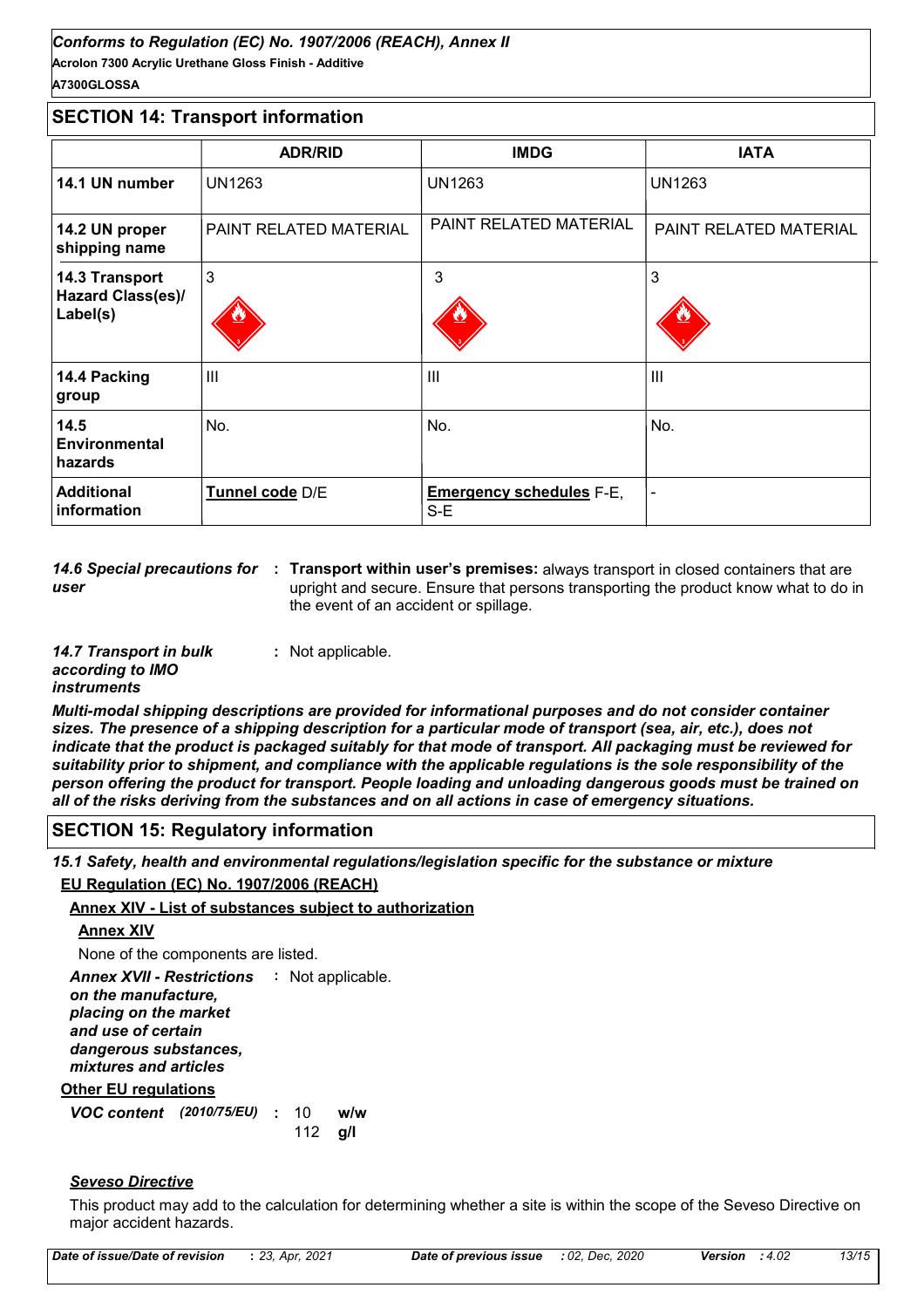**Acrolon 7300 Acrylic Urethane Gloss Finish - Additive A7300GLOSSA**

# **SECTION 15: Regulatory information**

# **National regulations**

- *15.2 Chemical Safety*
- **:** No Chemical Safety Assessment has been carried out.

*Assessment*

# **SECTION 16: Other information**

|                                                   | $\triangledown$ Indicates information that has changed from previously issued version.                                                                                                                                                                                                                                                                                                                                                                                                                                                                                                     |
|---------------------------------------------------|--------------------------------------------------------------------------------------------------------------------------------------------------------------------------------------------------------------------------------------------------------------------------------------------------------------------------------------------------------------------------------------------------------------------------------------------------------------------------------------------------------------------------------------------------------------------------------------------|
| <b>Abbreviations and</b><br>acronyms              | $:$ ATE = Acute Toxicity Estimate<br>CLP = Classification, Labelling and Packaging Regulation [Regulation (EC) No.<br>1272/2008]<br>DMEL = Derived Minimal Effect Level<br>DNEL = Derived No Effect Level<br>EUH statement = CLP-specific Hazard statement<br>PBT = Persistent, Bioaccumulative and Toxic<br>PNEC = Predicted No Effect Concentration<br><b>RRN = REACH Registration Number</b><br>vPvB = Very Persistent and Very Bioaccumulative<br>$N/A = Not available$                                                                                                                |
| Key literature references<br>and sources for data | : Regulation (EC) No. 1272/2008 [CLP]<br>ADR = The European Agreement concerning the International Carriage of<br>Dangerous Goods by Road<br>IATA = International Air Transport Association<br><b>IMDG = International Maritime Dangerous Goods</b><br>Conforms to Regulation (EC) No. 1907/2006 (REACH), Annex II, as amended by<br>Commission Regulation (EU) 2015/830<br>Directive 2012/18/EU, and relative amendments & additions<br>Directive 2008/98/EC, and relative amendments & additions<br>Directive 2009/161/EU, and relative amendments & additions<br><b>CEPE Guidelines</b> |

#### **Procedure used to derive the classification according to Regulation (EC) No. 1272/2008 [CLP/GHS]**

|                                                                                                                     | <b>Classification</b>                                                                                                                | <b>Justification</b>                                                                                                                                                                                                                                                                                                                                                                                                                                                                                                                                                                  |
|---------------------------------------------------------------------------------------------------------------------|--------------------------------------------------------------------------------------------------------------------------------------|---------------------------------------------------------------------------------------------------------------------------------------------------------------------------------------------------------------------------------------------------------------------------------------------------------------------------------------------------------------------------------------------------------------------------------------------------------------------------------------------------------------------------------------------------------------------------------------|
| Flam. Liq. 3, H226<br>Acute Tox. 4, H332<br>Skin Sens. 1, H317<br><b>STOT SE 3, H335</b><br>Aquatic Chronic 3, H412 |                                                                                                                                      | On basis of test data<br>Calculation method<br><b>Calculation method</b><br>Calculation method<br>Calculation method                                                                                                                                                                                                                                                                                                                                                                                                                                                                  |
| <b>Full text of abbreviated H</b><br><i>statements</i>                                                              | : H226<br>H302<br>H304<br>H <sub>3</sub> 15<br>H317<br>H319<br>H330<br>H332<br>H334<br>H335<br>H336<br>H411<br>H412<br><b>EUH066</b> | Flammable liquid and vapor.<br>Harmful if swallowed.<br>May be fatal if swallowed and enters airways.<br>Causes skin irritation.<br>May cause an allergic skin reaction.<br>Causes serious eye irritation.<br>Fatal if inhaled.<br>Harmful if inhaled.<br>May cause allergy or asthma symptoms or breathing difficulties if<br>inhaled.<br>May cause respiratory irritation.<br>May cause drowsiness or dizziness.<br>Toxic to aquatic life with long lasting effects.<br>Harmful to aquatic life with long lasting effects.<br>Repeated exposure may cause skin dryness or cracking. |